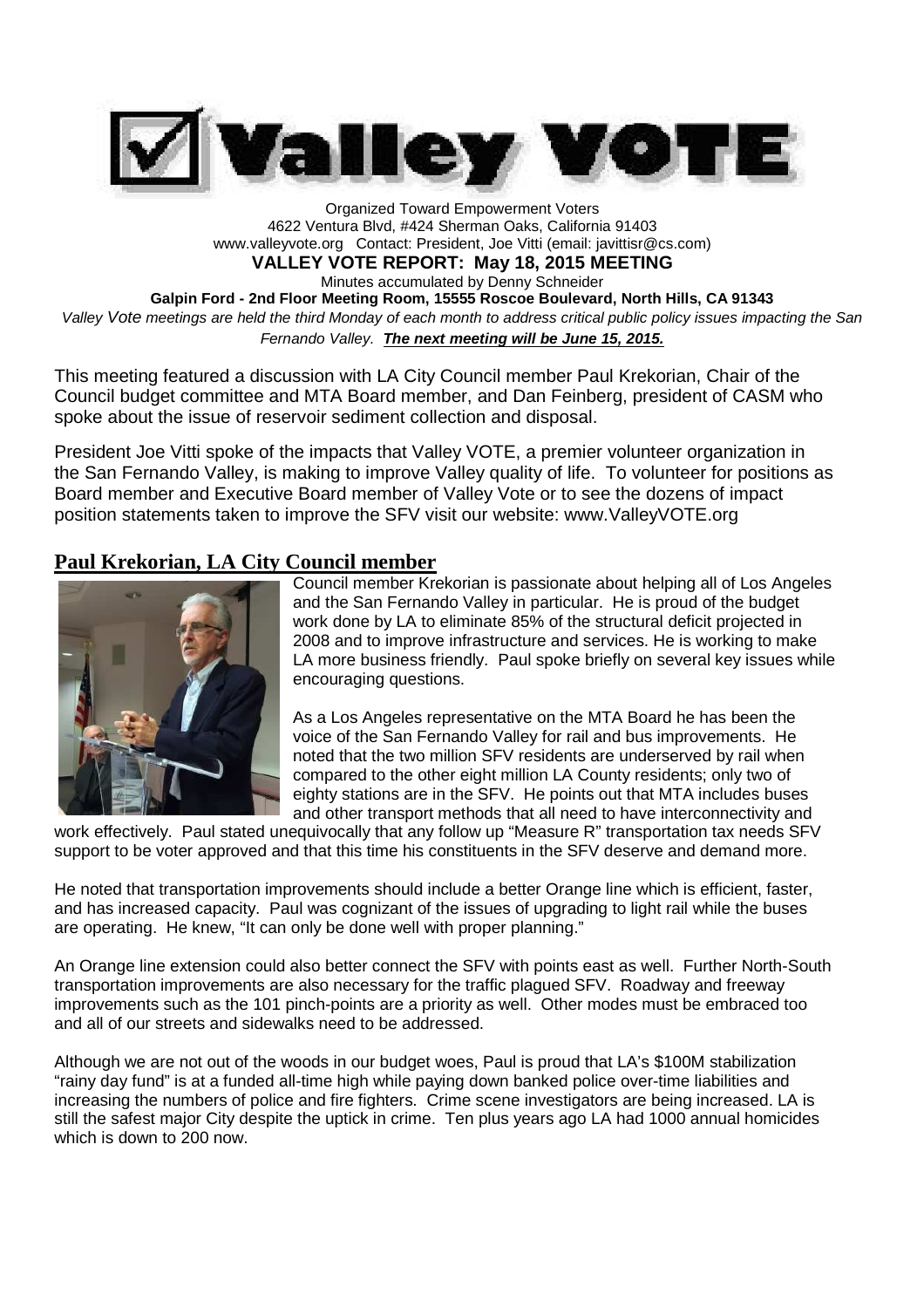Equally important, very large and expensive transport elements such as a Sepulveda Pass tunnel cannot be done by government alone. Public-private partnerships to include toll lanes and freight capacity are critical for success.

Many of the proposals from the 2020 Commission are now being investigated such as budget long term planning for three years is under consideration.

When asked how soon the LA business tax could be eliminated, Paul said not in five years. It provides \$440M in income and although rates are being reduced it is still needed to balance the books. He said that we need to look at elimination of the tax on tax sensitive businesses first.

Another idea being reviewed is the contracting out of some City services.

There is now hope that the sidewalk repair issue will become less impacting since the City settled an ADA lawsuit by agreeing to spend about \$31M/year for 30 years on sidewalk repairs.

Paul agreed to come back to Valley VOTE in the future to discuss many other topics such as development.

# **Dan Feinberg, President of CASM working to improve handling of sediment removal from our water storage reservoirs.**



Dan Feinberg identified yet another issue for those in the SFV to track and address—disposal of massive amounts of sedimentation from existing water reservoirs. His organization website, CASM-SFV.org, describes concerns including safety, health, noise, and truck traffic to name a few. This issue is under the control of LA County Flood Control, Department of Public Works. CASM is looking for both short term and long term solutions that minimize impacts on surrounding communities.

LADPW water supply responsibilities encompasse fifteen major dams and 27 spreading grounds in the county. The largest, Pacoima Dam, is the one of primary concern. It survived the Northridge earthquake in1994 intact.

In his presentation, Dan showed that sediment increases from mountainous water runoff are causing the dam capacity to be diminished. Water released from the dam is used to recharge groundwater supplies. After sufficient percolation and cleaning occurs the water is then pumped out and returned to use in our water supply.

The amounts of sediment to be removed is staggaring--in the range of millions of cubic yards. Instead of regularly removing smaller amounts of sediment each year LADPW tends toward waiting until sediment removal becomes critical and requires millions of truck trips depending on the disposal site.

The LADPW has removed sediment from the dams less than ten times over the past eighty years. Current plans call for a massive removal in the near-term. This is a major project instead of doing smaller, more manageable amounts more regularly. The most critical argument is where to place the removed materials and whether to use routes that are more "down hill" adjacent to residences or pump materials up hill for much shorter distances.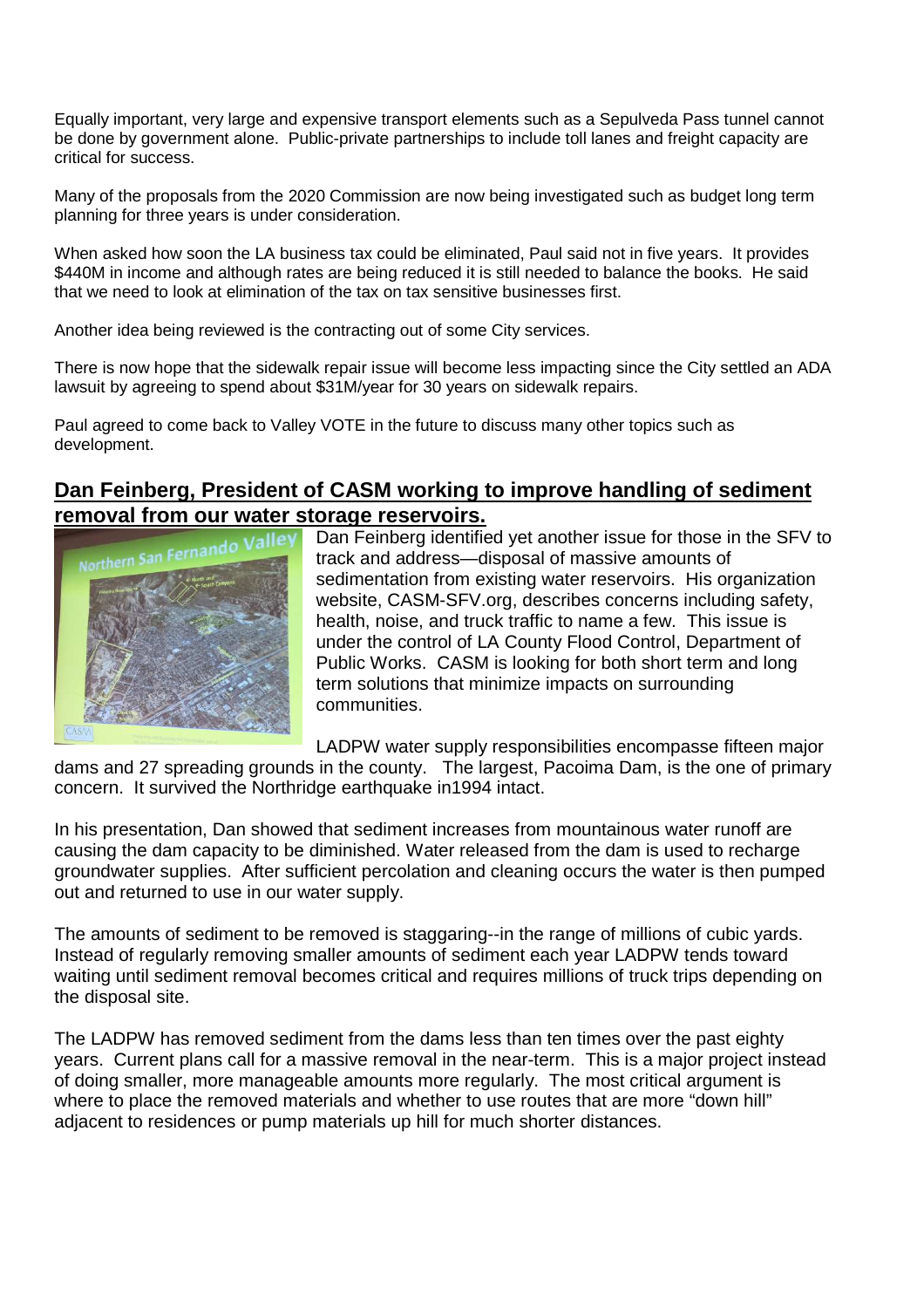# *Valley VOTE Committee Reports:*

## **Joe Vitti – re: membership**

.

Our purpose is to fight for fair representation for the SFV and to ensure the City acts in the best interest of its citizens. Please send your dues to help defray costs. Your board is all volunteers. Membership applications were distributed and can be found on the website www.ValleyVOTE.org

## **Victor N. Viereck- Make It Fair???? Tax**

So many business people are leaving this state it's like leaving the state of Taxes for Texas. Another group that is advocating changing Proposition 13 wants to change the way supposedly large commercial property is taxed. They claim that 90% of businesses will get property tax relief from their proposal. They also claim that "huge commercial property owners continue to be taxed at rates that have hardly changed since Gerald Ford was President."

It's difficult to believe that small businesses, which are tenants in large commercial properties, would benefit when taxes are increased on the properties in which they are tenants. Furthermore, the property taxes allocated to each tenant business are paid for by the customers. As property taxes go up on whatever size of real estate, either customers pay the difference, or the tenant businesses make a smaller taxable profit.

Reality wipes out the claim about taxes on huge commercial properties having hardly changed. Proposition 13 includes a 2% annual increase in the assessed value of taxable real estate. Considering that Proposition 13 became effective in 1979, 2% compounded annually for the 35 years works out to an increase of just over 99% (almost doubling the original tax).

Proposition 13 is one of the last competitive benefits California has against other states. Increasing the basis for charging property tax on commercial property would be another big job killer. Victor N. Viereck

For additional info: Victor N. Viereck, CPA 12702 Tiara Street, Valley Village, CA 91607 (818) 985-9174 vicviereck@sbcglobal.net

#### **David DeVoss-Water Use Report-** Water, Water Everywhere

Los Angeles has one of the best records in the country when it comes to water conservation. LA's water usage hasn't increased in over 30 years despite adding more than 1,000,000 people.

Los Angeles' effort to save water has been unremitting. A decade ago, the city offered \$300 rebates to families willing to buy low flow toilets. The Toilet Rebate Program and the Toilet Exchange Program replaced nearly 1.3 million water-wasting toilets. Low-flush toilets alone continue to save Los Angeles more than 14 billion gallons of water each year—enough to fill the Rose Bowl about 56 times.

Since 1979 LA has used recycled water at Griffith Park, Mount Sinai and Forest Lawn Memorial Parks More than 30,000-acre feet of recycled water from the Donald C. Tillman reclamation plant feed Lake Balboa, Wildlife Lake and the Japanese Garden.

You might think the city would encourage citizens to do the same thing with gray water, the mildly soapy effluent that drains out of showers, bath tubs, washing machines and dish washers. But the DWP website offers no information or incentives on the topic, despite the fact that this clean but non-potable product could meet much of our residential irrigation needs.

Several plumbing companies, at least one based in the Valley, will re-pipe a house to capture gray water for \$2,000 to \$2,500. If the house is on a sloping lot, gravity-fed irrigation eliminates the need for a pump. But under existing municipal rules gray water can't be used for surface irrigation. It must be piped directly into the ground. DWP says gray water could cause air pollution. But is this the real reason?

Some believe DWP's reluctance to allow gray water irrigation stems from its decision some years back to let Valley residents purchase meters that measure outdoor water use. It was a good investment since there was no service service charge applied to water used for landscaping. The DWP does not want to lose more sewer fees. Some people believe the next step in the city's war on landscaping will be to abolish this separate metering instituted primarily for the Valley.

David DeVoss EastWestNewsServ@aol.com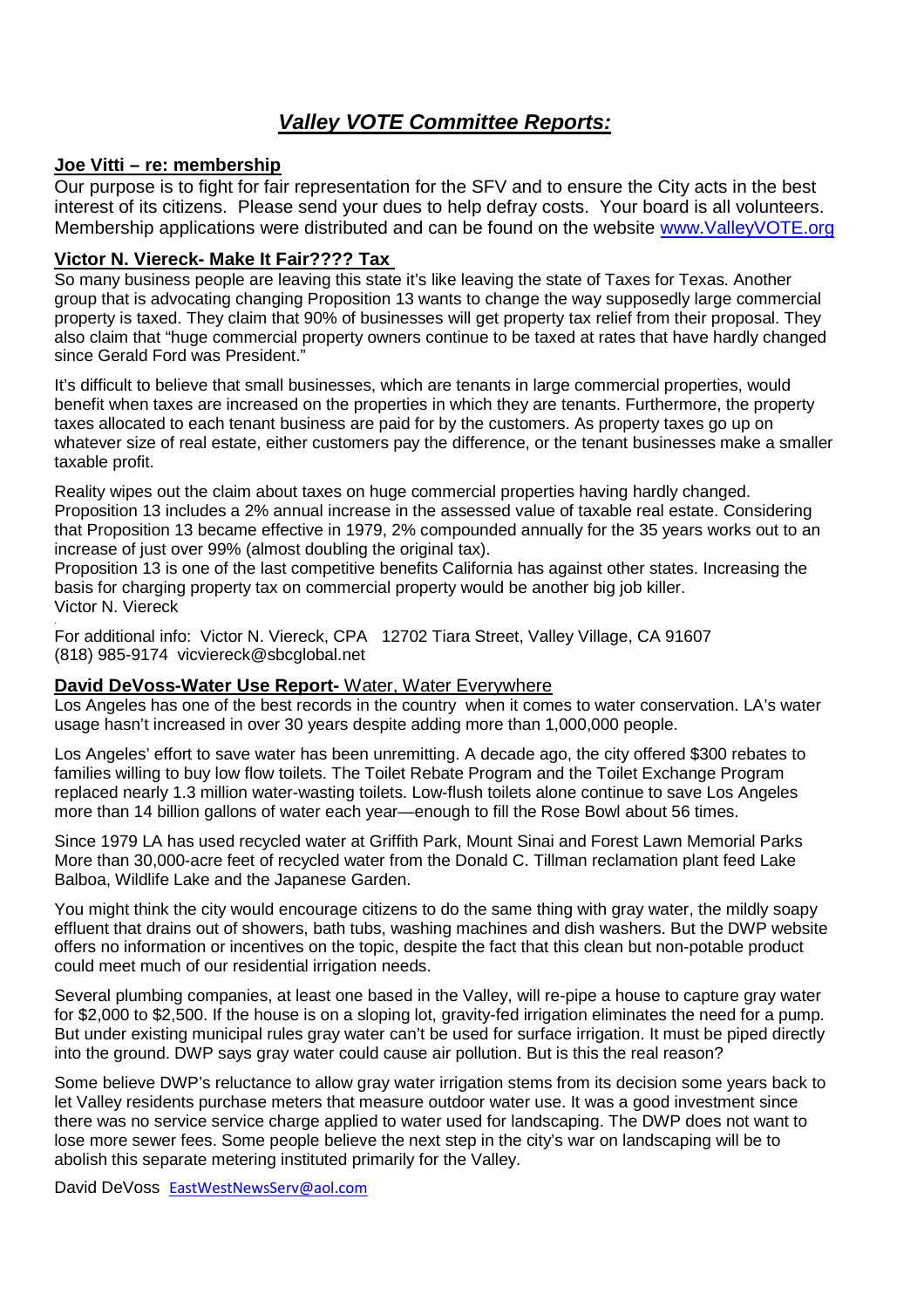## **Ralph Kroy - Sunshine Canyon**

Background: The landfill is located at 14747 San Fernando Road, near and West of the" I - 5" and the 14 freeway intersection. Th facility is now owned and operated by Republic Services, as the BFI Sunshine Canyon Landfill, and operated as a joint L A City and County operation.

Status: The landfill continues to get more and more complaints within the SCAQMD's 10,500 square miles area, more than all the other fifteen landfills combined.

The landfill tries to improve, but still falls short, as noted in the recent Sunshine Canyon Landfill Citizens Advisory Committee (SCL- CAC) reporting on Thursday, May 14, 2015, at the Knoll wood Country Club. The next SC-CAC meeting will be, Thursday, July 9, 2015. There was discussion at the meeting, of the new air filters installed at the Van Gogh Street Elementary School classrooms, with a partial improvement in the classrooms. A higher grade filter system, with

specific gas selection may be required, per the LAUSD environmental representative.

The landfill has noted that the twenty five megawatt landfill gas to electricity system, by DTE, is now in operation, and was shown to the community recently. This makes some good use of the vast amounts of methanes gas that is generated at the landfill. There still is the major problem of the other noxious gases that cause the odors and irritation that is being reported.

Ralph Kroy, REKroy@aol.com

#### **Susan Shelley - Report on Pierce College Farm**

Intent of resolution: For decades when budget times have been hard, the Pierce College Farm has been threatened with commercial development. Over time the Farm was to become a golf course, shopping mall or residential housing. Dozens of acres have already been sold off. Pierce College began as an agricultural farm after WWII and sits on 426 acres, over half of which is a farm.

Forty-one million acres of rural land in the United States have been permanently lost in the last 25 years to highways, shopping malls, poorly planned sprawl and other development, according to a new analysis by the American Farmland Trust. Recently, there was an uproar in the media and by the local community due to the threat of more land being sold for commercial development. Over 10,000 members of the Woodland Hills community signed petitions asking us to "protect the farm."

To that end, we would like to ask the Board of Directors of the Foundation for Pierce College to please fully support this resolution asking for a feasibility study to determine the potential impact of either an agricultural conservation easement (that would prevent commercial development in perpetuity) or an equivalent protection (including a simple deed restriction) that would ensure the community and the college that our farm is safe and ensure donors that contributing to the growing Pierce College Farm Endowment is money well spent. Please endorse the following resolution:

"Be it resolved that the Foundationfor Pierce College supports the following resolution leading toward Permanent Agricultural status for the Pierce College Farm land:

Whereas the Pierce Farm is one of the largest undeveloped piece of land in the San Fernando Valley, Whereas the Pierce Farm was created and designed to provide agricultural education,

Whereas the Pierce Farm has periodically been threatened with a diminishment of its size and scope, Whereas the Board of Trustees supports the continued Agricultural Education use of the Farm, Therefore be it resolved that the Foundation for Pierce College requests that the LACCD Board of rustees ask the Chancellor to utilize the resources needed, internal and external, to develop a feasibility study of the "Permanent Agricultural Protected Land" status options available to the Pierce Farm, including any potential easements, conservancy status, or any other legal options for guaranteeing the permanent protection of this portion of the Pierce College property. Such study shall be completed and reported back to the Board of Trustees no later than September 1, 2015.

The resolution asking the Los Angeles Community College District Board of Trustees to order a study of the feasibility of permanently protecting the Pierce College Farm with a conservation easement or its equivalent has the unanimous support of: